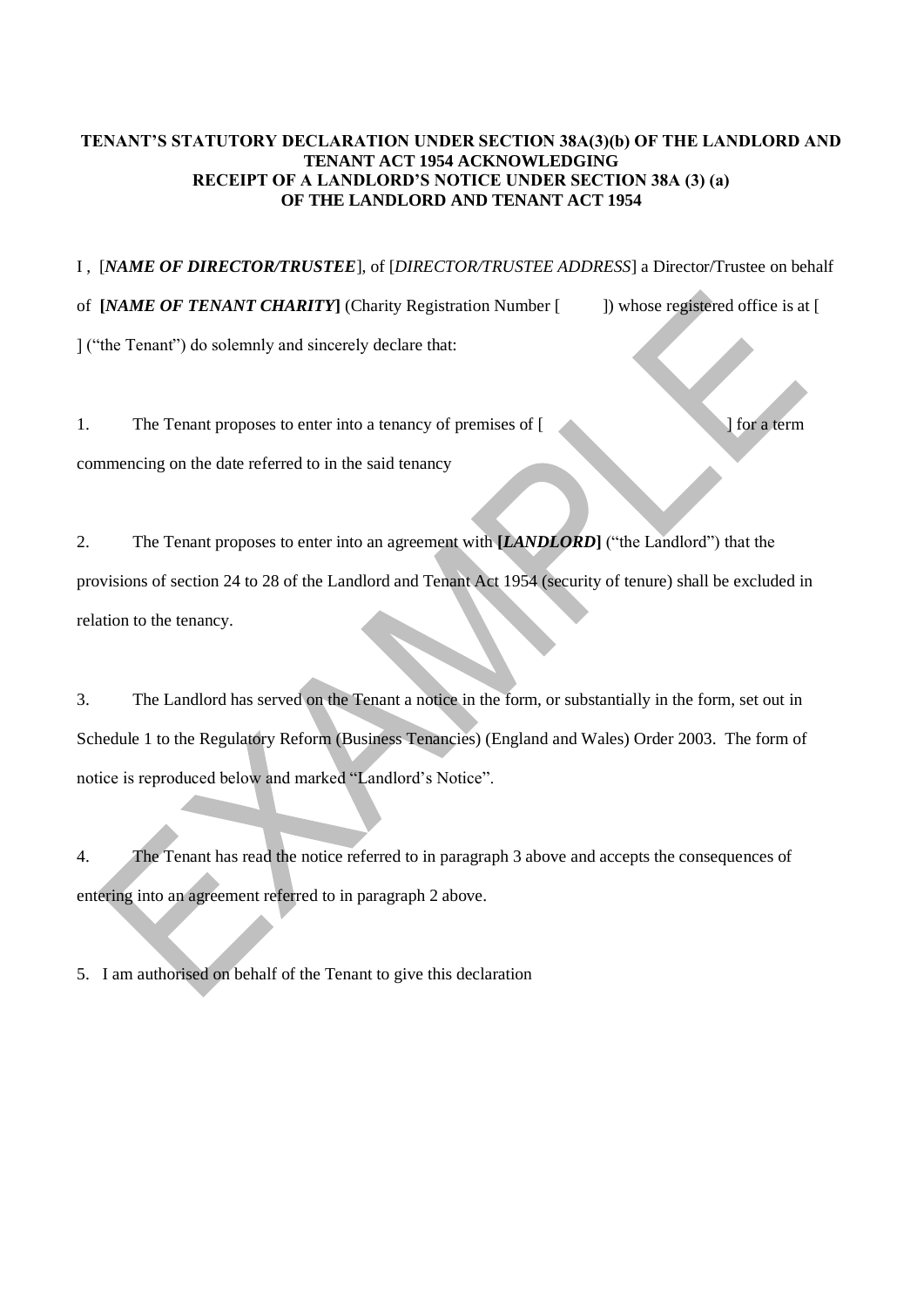## **LANDLORDS NOTICE (SECTION 38A (3) (A) LANDLORD AND TENANT ACT 1954) FORM OF NOTICE THAT SECTIONS 24 TO 28 OF THE LANDLORD AND TENANT ACT 1954 ARE NOT TO APPLY TO A BUSINESS TENANCY**

**To:** [*TENANT*] (Charity Registration Number [ ]) whose registered office is at [

**From:** [*LANDLORD*] (Company Registration Number [ ]) whose registered office is at [

**Premises: [ ]**

## **IMPORTANT NOTICE**

**You are being offered a lease without security of tenure. Do not commit yourself to the lease unless you have read this message carefully and have discussed it with a professional adviser.**

Business tenants normally have security of tenure – the right to stay in their business premises when the lease ends.

**If you commit yourself to the lease you will be giving up these important legal rights**.

• You will have **no right** to stay in the premises when the lease ends.

• Unless the landlord chooses to offer you another lease, you will need to leave the premises.

• You will be unable to claim compensation for the loss of your business premises, unless the lease specifically gives you this right.

• If the landlord offers you another lease, you will have no right to ask the court to fix the rent.

It is therefore important to get professional advice – from a qualified surveyor, lawyer or accountant – before agreeing to give up these rights.

If you want to ensure that you can stay in the same business premises when the lease ends, you should consult your adviser about another form of lease that does not exclude the protection of the Landlord and Tenant Act 1954.

If you receive this notice at least 14 days before committing yourself to the lease, you will need to sign a simple declaration that you have received this notice and have accepted its consequences, before signing the lease.

## **But if you do not receive at least 14 days notice, you will need to sign a "statutory" declaration. To do so, you will need to visit an independent solicitor (or someone else empowered to administer oaths).**

Unless there is a special reason for committing yourself to the lease sooner, you may want to ask the landlord to let you have at least 14 days to consider whether you wish to give up your statutory rights. If you then decided